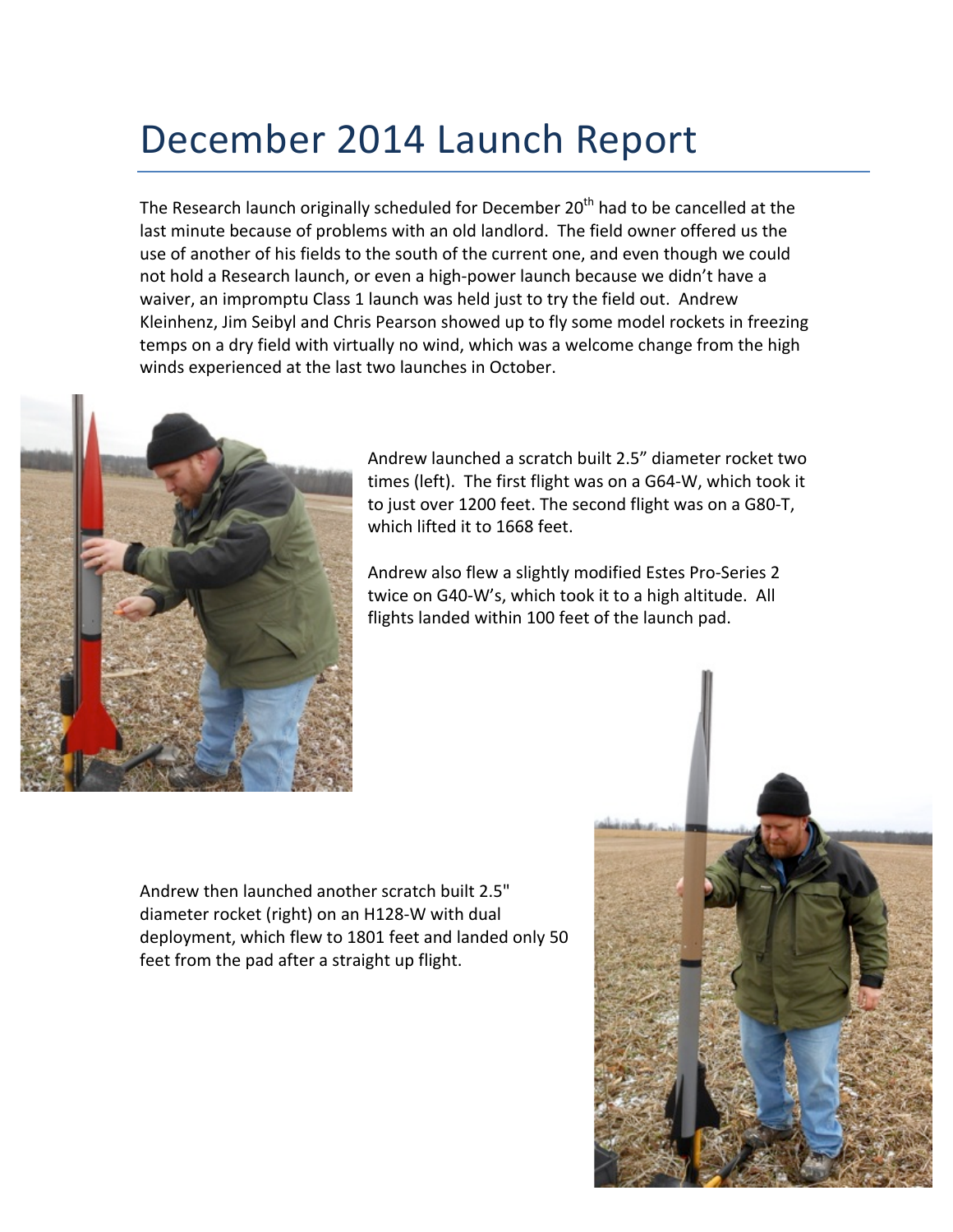

Andrew and Jim Seibyl both brought Estes D-Region Tomahawks to fly. Andrew flew his on a F24-W and Jim flew his rocket with a decidedly un-scale paint job on a F44-W. Both flights landed near the pad.

Jim flew his restored Estes "Leviathan" (right) called "Red Star Rising" on a F44-W. The rocket had just recently been rebuilt after hanging for 6 weeks in a tree.





Jim appears baffled by the name of the Estes "beater" kit he brought to fly, the "Trajector" (left). He flew it on a G80-T, after being talked out of flying it on an H motor.